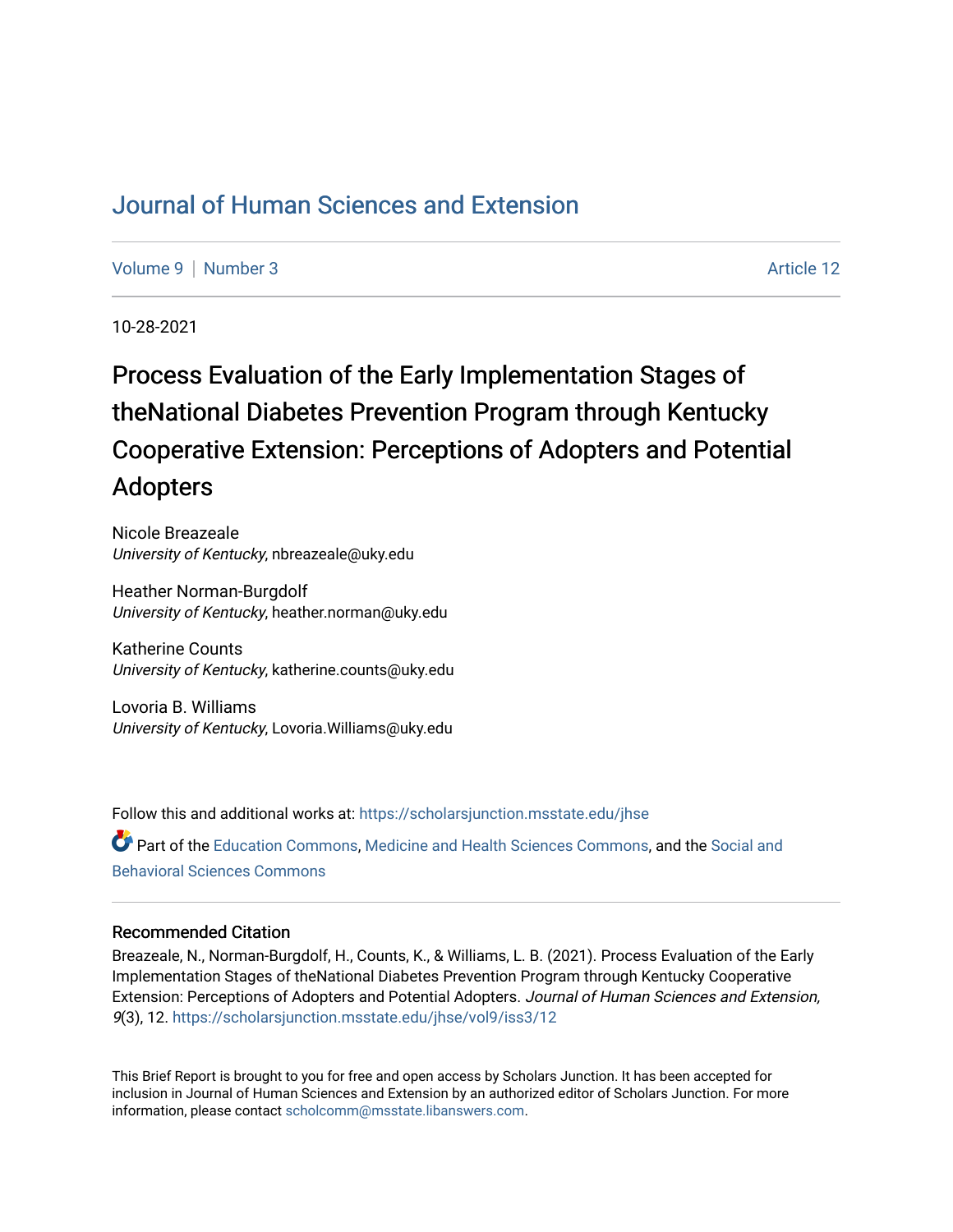## **Process Evaluation of the Early Implementation Stages of the National Diabetes Prevention Program through Kentucky Cooperative Extension: Perceptions of Adopters and Potential Adopters**

**Nicole Breazeale Heather Norman-Burgdolf Katherine Counts Lovoria B. Williams**  *University of Kentucky*

*With the growing demand for lifestyle change programs that prevent or delay Type 2 diabetes onset, community organizations with broad reach should be explored for national dissemination of the National Diabetes Prevention Program (NDPP). This study evaluates the early implementation of the NDPP through Cooperative Extension in four Kentucky counties and explores the feasibility of scaling up the program to additional counties. Using a qualitative approach, semi-structured telephone interviews were conducted with 12 Family and Consumer Sciences (FCS) Agents – four who were participating in the pilot (adopters) and eight who had no experience with the NDPP (potential adopters). Five overarching themes emerged: satisfaction with and desire for the NDPP; implementation barriers (recruitment challenges and Agent comfortability issues); needed supports; roles of community partners (potential duplication of efforts); and dynamics of community relationships and trust. While there was agreement that Cooperative Extension was an appropriate platform for dissemination, notable barriers must be overcome. This study provides important information for Cooperative Extension Services across the country that are implementing or considering implementing the NDPP; specifically, that this program may need a more tailored and controlled rollout compared to traditional Extension programming.*

*Keywords:* National Diabetes Prevention Program, Cooperative Extension, rural, implementation, process evaluation 

#### **Introduction**

One in ten American adults has Type 2 diabetes, and one in three has prediabetes (Centers for Disease Control and Prevention [CDC], 2019). There is universal agreement that intensive lifestyle change programs, such as the National Diabetes Prevention Program (NDPP), can

Direct correspondence to Nicole Breazeale at nbreazeale@uky.edu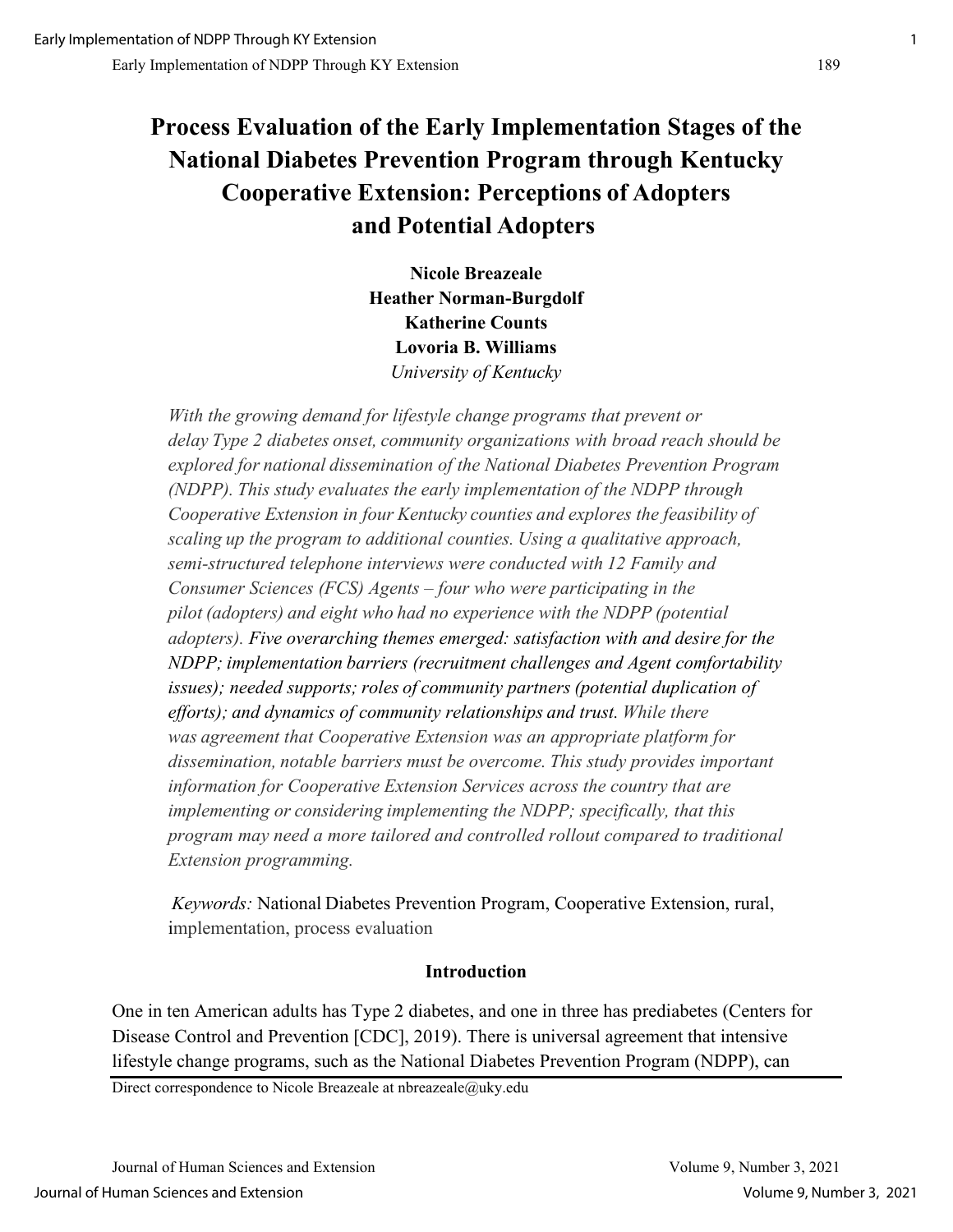effectively delay or prevent incident diabetes (Ely et al., 2017; Knowler et al., 2002). Research demonstrates compelling evidence of the DPP's effectiveness across a variety of community settings, including churches, worksites, and public housing communities (Sattin et al., 2016; Wilson et al., 2016; Wittemore et al., 2014;). The NDPP is a one-year, evidence-based program where certified lifestyle coaches deliver a standardized curriculum and offer 16 core sessions in the first six months and at least one session per month for the rest of the year. Importantly, many areas, such as rural communities, do not have access to the NDPP (AuYoung et al., 2019; Venkataramani et al., 2019). To meet this need and address prediabetes prevalence, organizations with significant geographic reach should be explored for NDPP dissemination. Given their mission to provide knowledge and skills that encourage healthy lifestyles and promote wellbeing, Cooperative Extension Services (CES) across the country are increasingly playing a prominent role in chronic disease prevention and management (Remley et al., 2018). With CES located in or near all counties in the United States, CES are thus well-positioned to provide access to the NDPP for hard-to-reach populations, such as in rural areas where the availability of preventive health services is generally low (Ariel-Donges et al., 2020).

Despite the effectiveness of the NDPP, recruitment and retention of participants is a welldocumented challenge (Cannon et al., 2020; Carrol et al., 2015). Given the structure of CES, there may be additional complexities when offering the program through this platform. For example, CES typically provides brief, non-technical educational programs that are flexible and inclusive of all interested participants. By contrast, the NDPP is a one-year program with explicit participant eligibility requirements regarding age, weight, glucose level, and other criteria (CDC, 2020). Additional complexities involve a significant time commitment to invest in becoming a certified lifestyle coach and utilizing new reporting systems and standards (CDC, 2018). Despite these complexities, some of the contextual factors that contribute to poor recruitment and retention among at-risk groups, such as cultural barriers, distrust of health professionals, and low health literacy, may be mitigated by offering the NDPP through trusted community educators, such as CES Agents. CES Agents are adept at translating complex scientific information into lay terminology, experienced with recruiting through community partnerships, and skilled at fostering strong group cohesion (Seevers & Stair, 2015).

More than a dozen CES are currently offering or planning to offer the NDPP (eXtension, 2020). In the wake of increasing demands for accountability in recent decades, the importance of evaluating CES programming for impact has received significant attention (Braverman & Engle, 2009; Lamm et al., 2013; McCann et al., 2009; Rennekamp & Arnold, 2009). However, much less attention has been paid to the value of evaluating program implementation (Hughes et al., 2012; Richards & Woodcox, 2020), even though process evaluations yield valuable data that are useful for refining a program during scale-out. Process evaluations are particularly useful when introducing an intervention that may be considered complex, like the NDPP, into a new setting (Limbani et al., 2019). This research investigated the early implementation of the NDPP in four pilot counties through Kentucky CES and explored the perceived feasibility of scaling the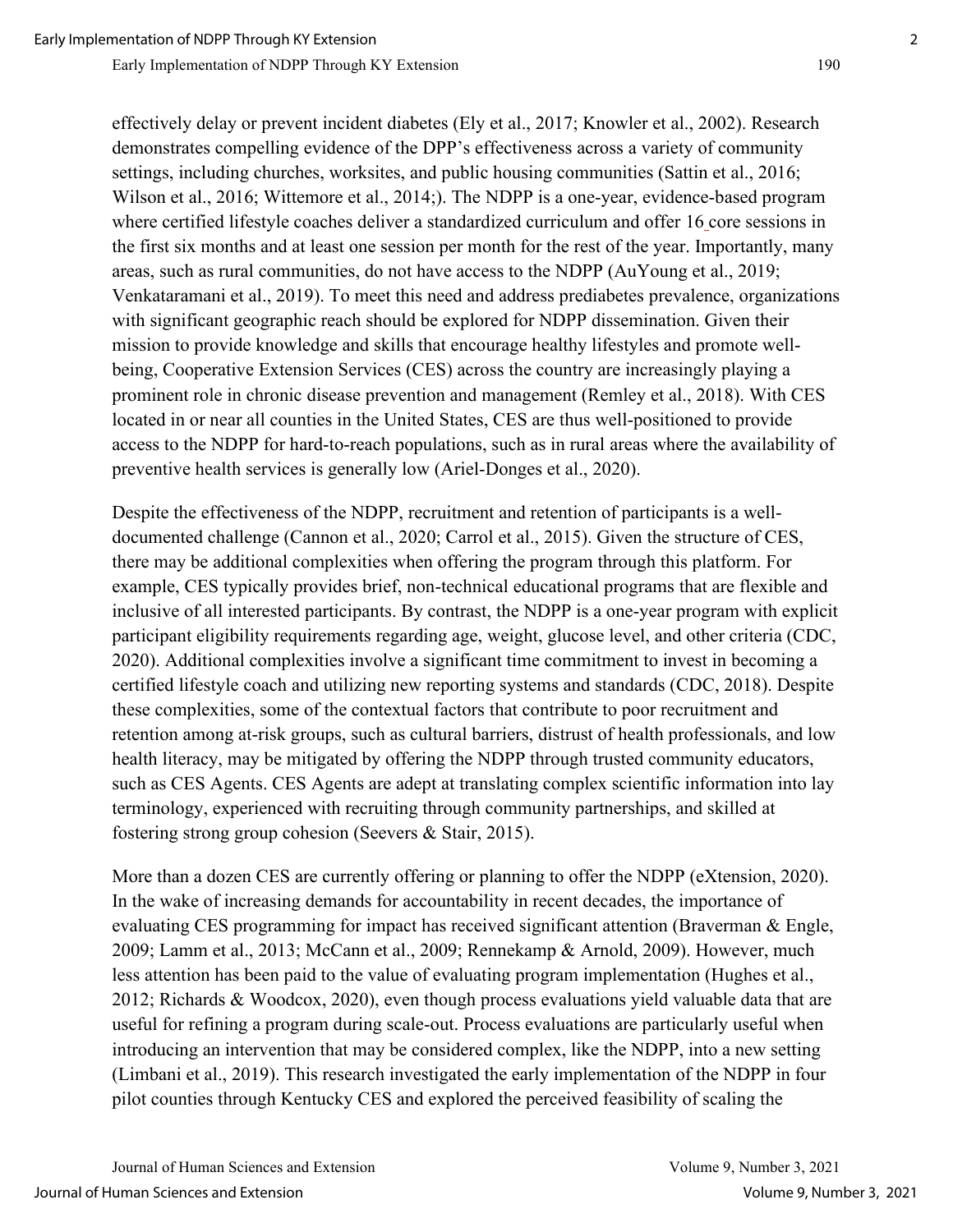program to additional counties. The aim of the study was to explore the potential facilitators and barriers to expanding the NDPP beyond the four pilot counties, specifically as it relates to participant recruitment, retention, and implementation, from the perspective of two groups of Family and Consumer Sciences (FCS) Agents: (a) those in the early stages of delivering the program in pilot counties ("Adopters") and (b) those with no NDPP experience who might consider implementing the program in the future ("Potential Adopters").

#### **Methods**

#### **Participants**

We used a qualitative approach and conducted semi-structured telephone interviews. An Extension Specialist in Food and Nutrition recruited 12 FCS Agents to participate in the study: four were implementing the NDPP ("Adopters"), and eight had no experience with the NDPP but might offer it in the future if the program is expanded ("Potential Adopters"). The University of Kentucky Office of Research Integrity approved the study.

#### **Adopters**

The Adopters  $(n = 4)$  were FCS Agents employed in four Kentucky counties chosen as pilot sites for NDPP implementation. One of the counties is metropolitan, including a large city of more than 250,000. The other three capture the heterogeneity of rurality in the state; these counties have populations less than 50,000, but one is adjacent to a principal city, another is further removed, and the third is in rural Appalachia (Economic Research Service, 2020). Pilot counties had diabetes prevalence rates higher than the national average and no CDC-recognized inperson, in-county NDPP suppliers targeting rural or racial/ethnic minority populations. These pilot counties also had FCS Agents with educational backgrounds in dietetics or human nutrition, which was well-aligned with program content. Adopters received training from the University of Kentucky Healthcare Barnstable Brown Diabetes Center and were certified as CDC-recognized lifestyle coaches.

The three rural FCS Agents planned to deliver the NDPP in-person at their county CES offices, and the FCS Agent in the urban county planned to deliver it in a low-income senior apartment complex. Participant enrollment began in August 2019 and ended in March 2020. Prior to the COVID-19 public health restrictions, one of the rural FCS Agents had offered introductory sessions, another had offered five weeks of classes, and a third had implemented 16 classes. Only one was able to adapt the in-person sessions to a virtual format and complete the 12-month program (26 sessions) by September 2020. Due to the pandemic, the urban FCS Agent was unable to convene participants and deliver any sessions.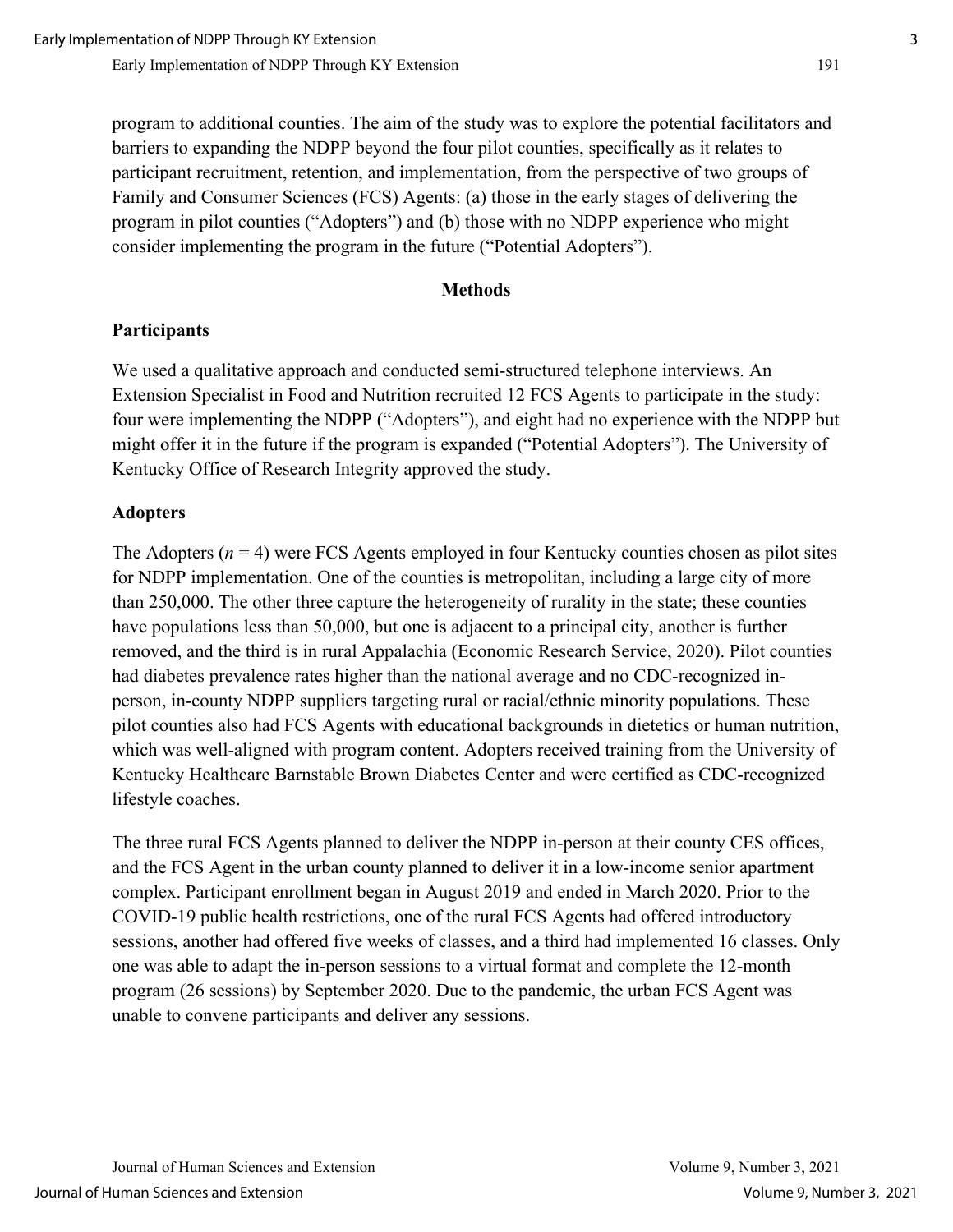### **Potential Adopters**

Potential Adopters (*n* = 8) were also interviewed. None of these FCS Agents had experience implementing the NDPP or participated in the lifestyle coach training. None had a background in dietetics either, which is representative of FCS Agents in Kentucky. To yield "information-rich" cases (Patton, 2001), we purposively sampled Potential Adopters from among the remaining 116 counties in Kentucky and selected FCS Agents from diverse geographic regions, educational backgrounds, and years of CES service. Eight participants were chosen in line with Creswell and Poth's (2017) recommendations; data saturation was also achieved (Glaser & Strauss, 1967). Prior to conducting interviews, we described the NDPP to all respondents.

#### **Data Collection and Analysis**

FCS Agents who agreed to participate were contacted directly by the graduate research assistant (GRA). Interviews were conducted by the principal investigator and the GRA, both of whom were new to CES, unknown to participants, and are outside the area of FCS. The principal investigator trained the GRA during a half-day meeting to deliver the interview guide (see Appendix). Semi-structured interviews lasting approximately one hour were conducted by telephone between March and May 2020. Questions focused on FCS Agents' perceptions of and experiences with NDPP implementation. Specifically, we explored recruitment barriers and facilitators, challenges with program start, and perceptions regarding necessary support for successful NDPP implementation.

All phone interviews were digitally recorded and later transcribed verbatim by the GRA. Afterward, two investigators trained in qualitative research methods reviewed the files to ensure clarity and completeness. Initially, the two investigators conducted a line-by-line review of the transcripts and coded the data independently. Data were explored to identify similarities and differences across interviews (within groups and across groups), which led to the development of overall themes (Nowell et al., 2017). We did not use predetermined codes but rather allowed overarching themes to emerge from the data. Several discussions were held amongst the team until a consensus around coding was reached. To clearly illustrate each theme, direct quotes from the data were grouped under thematic headings.

#### **Results**

Among the FCS Agents (*n* = 12), Cooperative Extension service ranged from 1 to 38 years. The educational backgrounds varied: nutrition/dietetics (*n* = 4—our "Adopters"), family and consumer sciences ( $n = 4$ ), vocational home economics ( $n = 2$ ), child and family studies ( $n = 1$ ), and public health  $(n = 1)$ .

Overall, the findings were remarkably similar across the Adopters and Potential Adopters regarding the concerns, challenges, and opportunities afforded by offering the NDPP through CES in Kentucky. Given their direct experience with NDPP implementation, however, the

Journal of Human Sciences and Extension Volume 9, Number 3, 2021 Journal of Human Sciences and Extension Volume 9, Number 3, 2021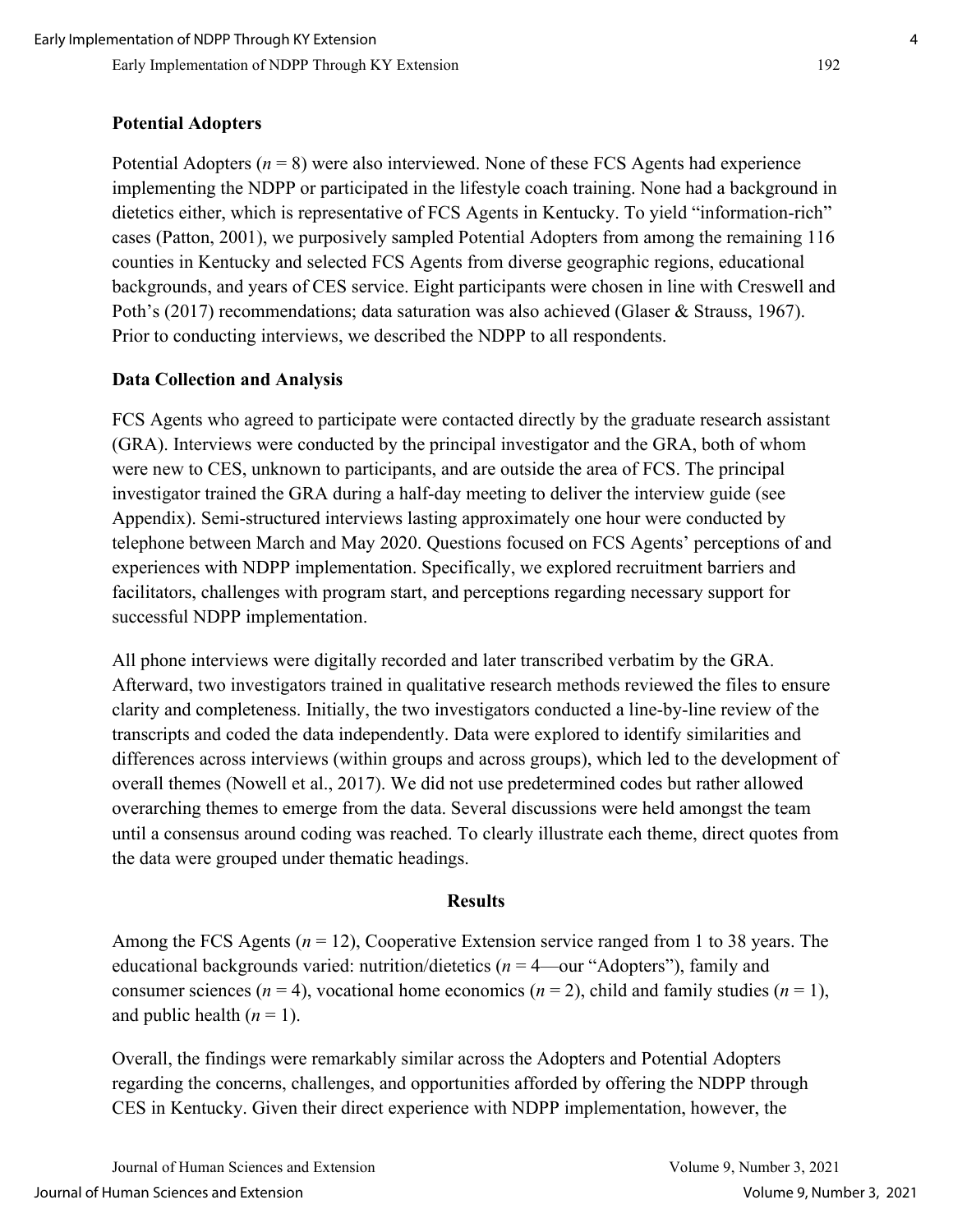Adopters were able to provide more specific feedback regarding recruitment challenges. Across the interviews, five themes emerged: (1) Satisfaction with and desire for the NDPP, (2) Agentidentified "barriers," (3) Agent-identified "supports" needed for implementation, (4) Roles of community partners, and (5) Dynamics of community relationships. Within the "barriers" theme, two subthemes emerged: (a) barriers to implementation and (b) barriers related to FCS Agent knowledge and comfortability.

## **Theme 1: Satisfaction with and Desire for the NDPP**

The FCS Agents (Adopters and Potential Adopters) agreed that diabetes-related programming was necessary and potentially beneficial in their counties. One Potential Adopter explained: *"*I just feel like this is a very important program, you know, because I think we need extra help for our folks." An Adopter described why the NDPP was especially effective at meeting this challenge: "[County name] has terrible diabetes numbers. I really think this program is effective at promoting lifestyle changes. It's not some kind of a quick fix—it really teaches people better habits!" FCS Agents noted that the NDPP seems to be a particularly good fit for CES. One Adopter explained, "For me, it was an easy choice. … With my nutrition background and dietitian experience, I had always focused on diabetes education in the community. So, this just gave me another curriculum to be able to use in the stuff I was already doing." Similarly, a Potential Adopter noted, "Well, you know, we have a diabetes coalition, and they are very active and have raised a ton of money. … But we are always looking to find more resources and help with all the programs that we offer, and we really just need something new!"

## **Theme 2: FCS Agent-Identified Barriers**

## *Subtheme 2.1: Barriers to Implementation*

FCS Agents expressed deep concerns about NDPP recruitment. One Adopter explained,

I would say that the biggest challenge I experienced was just getting started. After that, the [NDPP] runs really smoothly because we are trained to have these long-term programs set up in a way to continue them. Maintaining it is not really a problem, but getting started is really challenging. There are certain criteria that participants have to meet, so that automatically knocks some people out. And we are so unaccustomed to refusing anyone for programming.

Adopters in rural areas noted that traditional CES recruitment methods, such as newspaper, radio, and social media, were unsuccessful. There was some success with recruiting through the monthly Extension newsletter, but many interested individuals had a diabetes diagnosis and were ineligible. Notably, none of the rural FCS Agents were able to recruit through local doctors, hospitals, or health insurance providers, largely because they did not have existing relationships, and no one replied to their written queries. In the urban county, the FCS Agent prioritized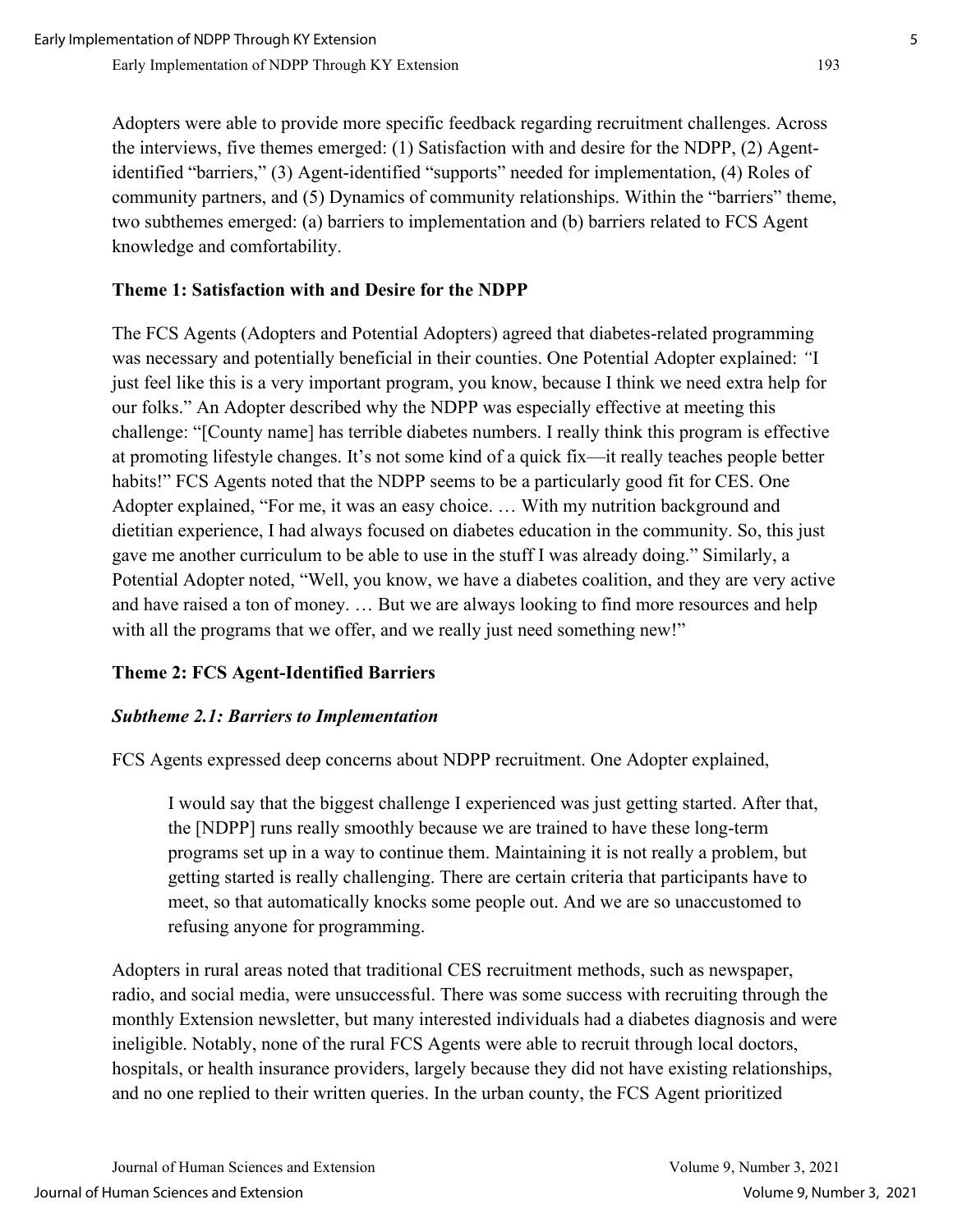Hispanic and Black populations and attempted to recruit through a family medicine clinic; however, the healthcare providers were too busy to assist. Instead, the Agent partnered with a residential housing facility that served low-income seniors and engaged social support services to assist with recruitment, which yielded sufficient interest.

FCS Agents also discussed the difficulty in "selling" a year-long behavior change program and garnering commitment from a reliable set of participants. One Adopter noted, "I think the hardest or the most challenging thing [about the NDPP] is that it requires a true lifestyle change. And it's very time intensive." A Potential Adopter expressed a similar sentiment: "I would think it would be very difficult to have participants sign up for a program that is going to be a year long." Adopters and Potential Adopters noted additional barriers to participation, especially in rural settings, included transportation challenges, lack of childcare, and complex scheduling issues.

The detailed and frequent reporting requirements were also noted as a challenge by both Adopters and Potential Adopters, given that Agents have busy schedules, and this type of reporting is not a typical part of the job. One Adopter noted,

For example, the reporting could be overwhelming ... It's another learning curve, and [Agents] have to be prepared in knowing how to respond to those items that aren't traditionally in the scope of practice for an Agent. ... Things like height and weight and physical activity logs and tracking all of that for every individual in your cohort.

## *Subtheme 2.2: Barriers related to Agent Knowledge & Comfortability*

The two groups (Adopters and Potential Adopters) felt differently about their own level of comfort with the program and its content. One Potential Adopter explained,

Since I am not a dietitian, I don't feel super comfortable teaching diabetes classes … umm, because people ask specific questions and not general nutrition questions. So, I often partner with the local health department. They have a diabetes educator, and they are the ones that teach any diabetes-specific class that we have had here in the county*.* 

Adopters felt that the NDPP incorporates many of the existing strengths within FCS, including general health promotion. One Adopter explained,

My education has made me really comfortable with the subject matter. So, if someone mentioned a blood sugar test or something like that, that might make other Agents feel like they don't know enough about it, but I'm comfortable with that. … But I think the curriculum, it's close to other curriculums that we have that encourage healthy lifestyles. It's pretty general, and I think anyone would be fine teaching it. It's just that they may not have the comfort level that I have if they have a different background*.*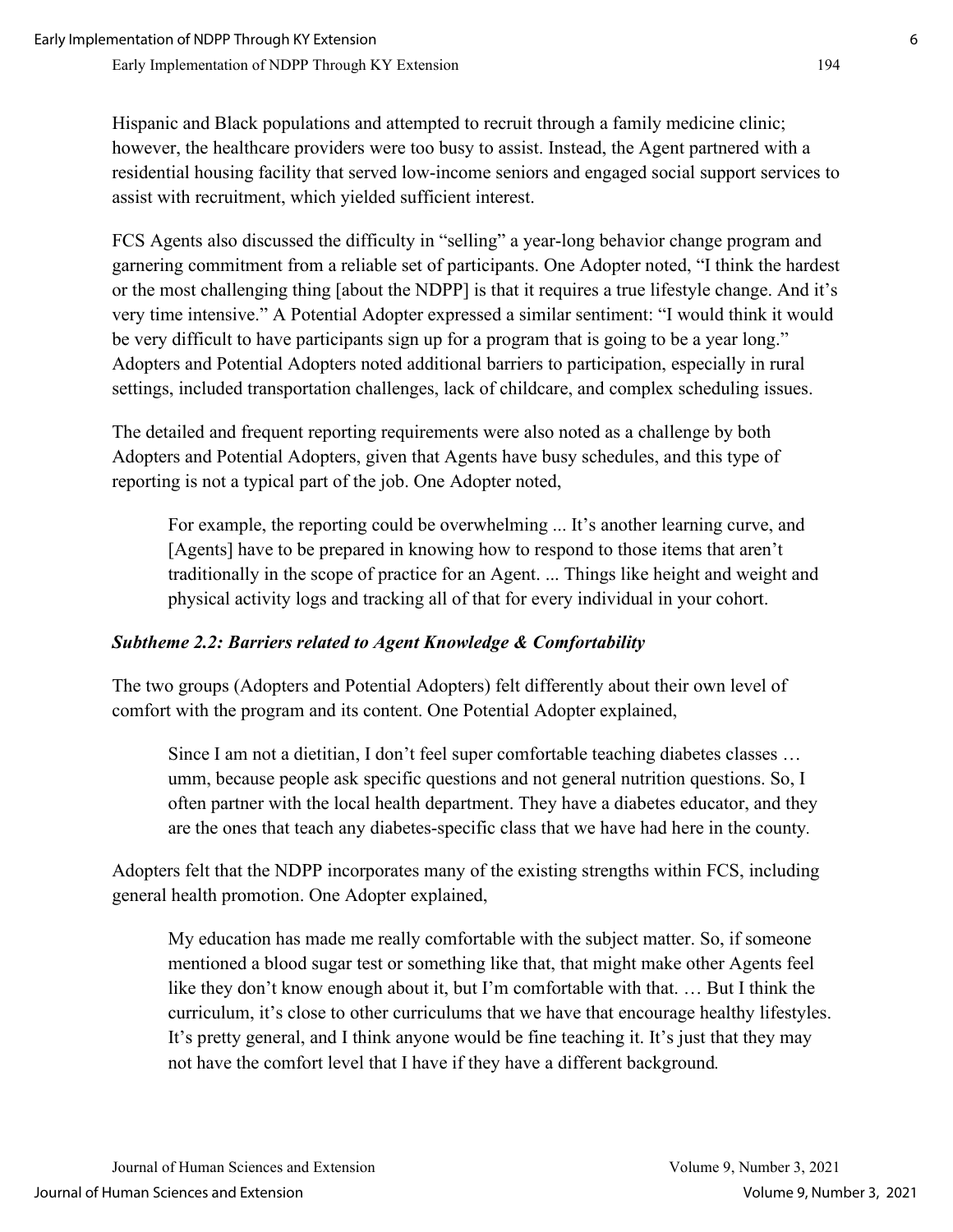Of note, one Potential Adopter who had personal experience with diabetes was particularly passionate about and comfortable with the program contents. She explained,

I understand firsthand. I have experience with that, and I can testify that it can be done in terms of making a [lifestyle] change – even after having a diagnosis and living with the treatment of that condition. I had to decide maybe this is not impossible; it is something I can do! So, I sort of learned by doing. … I hope that because I've got firsthand experience that I would be more effective than just trying to present something out of a book.

Finally, both groups voiced concerns with adequate subject matter knowledge across all FCS Extension Agents. One Adopter shared,

I do think it would be challenging for every single Agent to deliver [the NDPP] because of the nature of the program. I think it does require a certain type of individual with a certain type of educational background – because of the nature of it, that diabetes is a clinical chronic disease. … It is a wonderful program, but they may just have to pick and choose who could deliver it.

#### **Theme 3: FCS Agent-Identified Supports Needed for Implementation**

FCS Agents discussed needed supports, including (a) a community of practice with peers, (b) a high level of responsiveness from state Specialists, and (c) subject matter support. Adopters and Potential Adopters felt that a collective group of implementing Agents should be organized to share ideas for recruitment, teaching, and hands-on activities as well as answer questions related to program content. One Potential Adopter stated,

I think maybe putting people together in a professional learning community where you could have people answer your questions whenever they had time … using something like Microsoft Teams. That might be beneficial. Or, umm, meetings and letting us know what really helps in managing the program—the core of what you need in your county, what the best practices are.

Both groups believed that timely state-level support from Administration and Extension Specialists with related subject matter expertise was critical for successful program implementation. Adopters highlighted how responsive and helpful Specialists had been: "I really credit [Specialist Name] for keeping me on track. … She has been guiding me and checking in to make sure I'm doing this right and following all these rules."

Potential Adopters expressed the need for working with subject matter experts in their county and at the regional and state levels. One stated,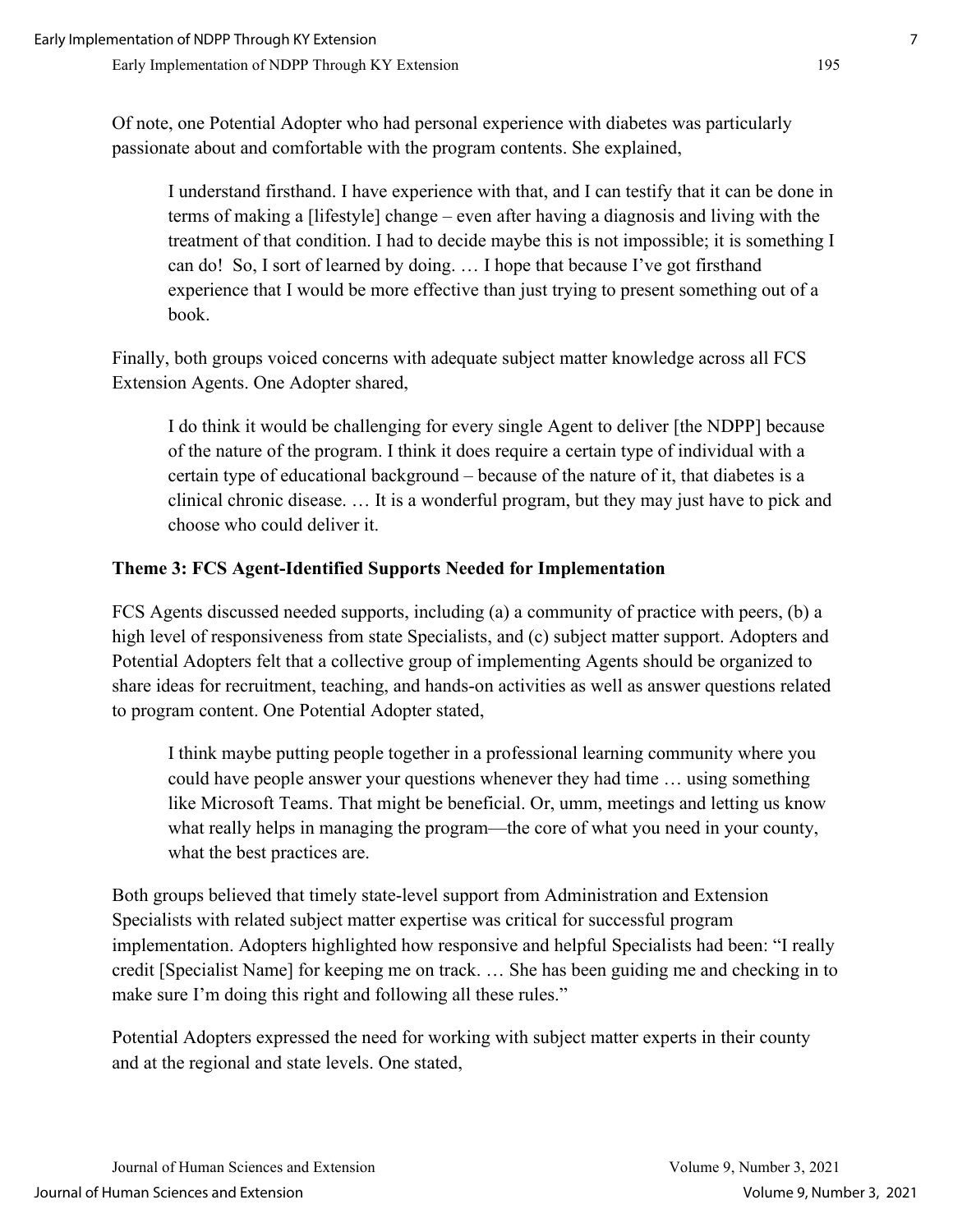I think if you have your sessions planned in advance, you could collaborate and say to your participants, "Next week we will have a dietitian here, and she will be talking about meal planning or whatever, so if you have any questions about this, you should bring them next week." I think that would be a helpful resource for Agents to help fill the void*.*

#### **Theme 4: Roles of Community Partners**

Four of the Potential Adopters and one Adopter shared that a different organization in their community had previously offered the NDPP. FCS Agents expressed concerns over "turf wars" and "duplication of efforts." One Potential Adopter shared,

The DPP program has actually been offered here and implemented through a health organization that I regularly partner with in programming efforts. They had a few behavioral health specialists on their staff. They, myself, and some other community entities actually make up our local Diabetes Coalition. So, you know, they would talk about implementing the DPP program, and then oftentimes, because of lack of meeting room space, they would actually use the Extension Office meeting room space as a location to implement their programs.

FCS Agents also expressed concern about how they might transition from being a supportive entity of community partners to an independent NDPP supplier that may be competing for participants. A Potential Adopter explained,

My only reservation is if that agency—which, don't get me wrong, we have plenty of potential clients if you look at the numbers! But if I was to want to try to do something that another entity was already trying to implement. … I guess I would probably need to sit down with the group, the ladies that already do the program, maybe sitting down with them as a co-partner, even a co-teacher. … I guess, for myself, I would really need to take more ownership of the program.

## **Theme 5: Dynamics of Community Relationships**

FCS Agents within both groups frequently mentioned using community partners, such as public health departments and diabetes educators, to assist with recruitment and serve as subject matter experts. Many recognized that they did not have strong relationships with physicians, hospitals, clinics, or health insurance providers that could directly refer eligible patients. One Potential Adopter explained*,* "It would be easier to use the health department, the hospital, or the doctors' offices and to have the names of people. Then we could call and personally invite them to be involved in this opportunity."

Developing new community-clinical partnerships may require intervention at the state level since it can be difficult for Extension Agents to access and build relationships with busy clinicians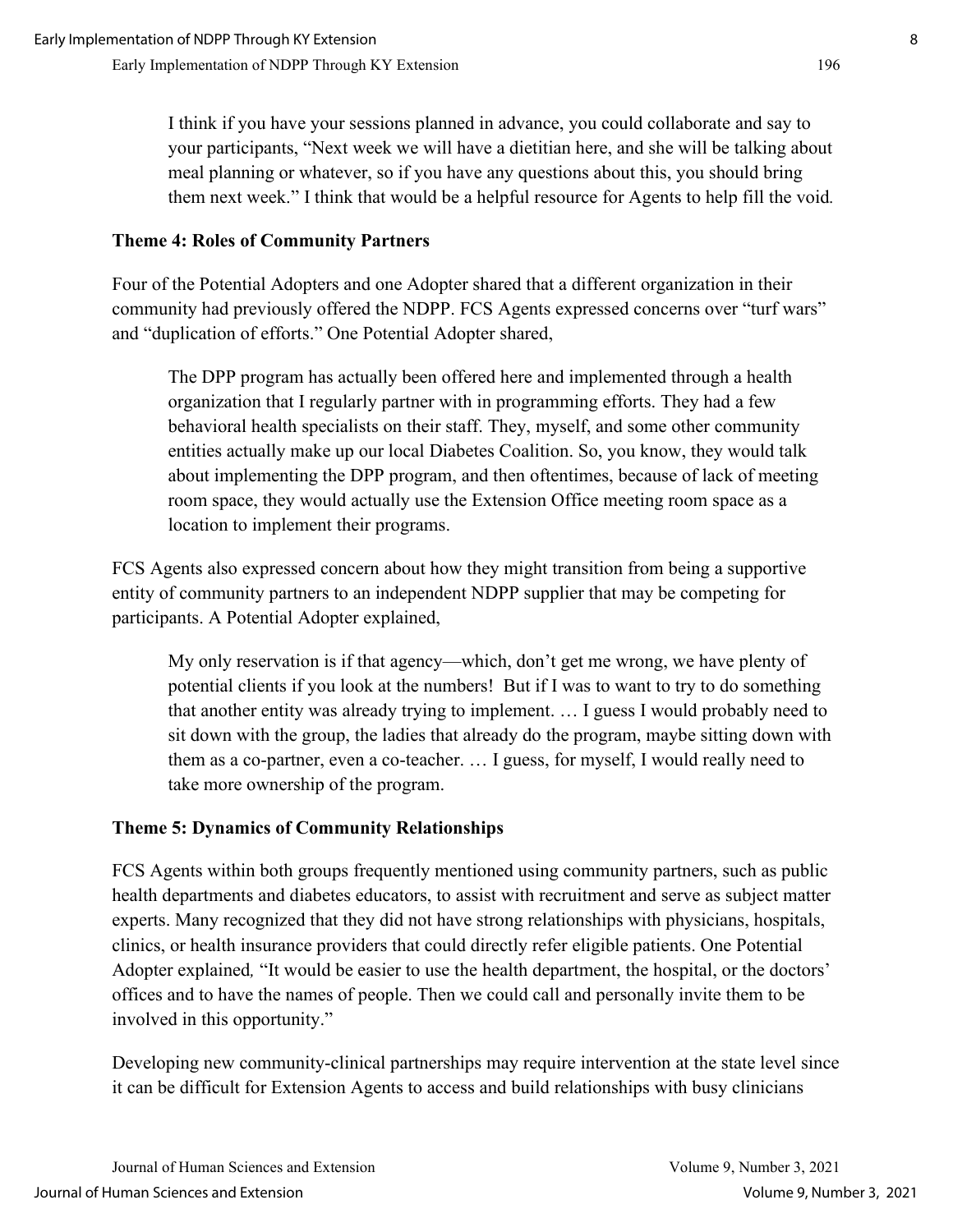(many of whom are unfamiliar with CES). One rural Adopter shared, "I don't know if doctors really even know much about Extension and that we could offer a service that could help them." Another Adopter explained,

I do think having [Specialist Name] or someone else fairly high up actually be there and go with me to just talk with these doctors and help sell the program from a medical standpoint would be extremely beneficial. Because I may be a dietitian, but I've been in this community since I got out of school, and I don't have the clinical experience to be able to talk whatever talk the doctors need to hear to be willing to give those recommendations for referrals.

FCS Agents noted that Administrators and Specialists may also be able to forge connections with statewide health insurance providers to further recruitment.

Finally, the Adopter in the urban setting stated the importance of fostering ties with nontraditional partners such as residential retirement communities or senior living facilities. The Adopter described her success in pursuing this strategy:

So, we identified a [residential facility] as another option to consider for recruitment. We met with the Director of Services of the various programs that they offer through the residence facility, and that Director, he was on board and was very eager to offer this to the residents. We had him distribute recruitment materials, and we started having people express interest, and the plan was that we were going to start that in April.

#### **Discussion**

Our study provides important insight into the opportunities for statewide dissemination of the NDPP through CES. Despite data collection from two different groups, the over-arching themes were consistent across the Adopters and Potential Adopters, which speaks to the deep knowledge and understanding FCS Agents have regarding the feasibility and acceptability of programs in their communities prior to implementation. First, the findings indicate a common theme amongst Adopters and Potential Adopters that CES is a suitable platform for NDPP implementation. FCS Agents are experienced with recruiting underserved populations, leveraging community partnerships, offering health promotion programs, and motivating individuals and groups. Moreover, despite the duration and intensity of the NDPP, the FCS Agents expressed a high desire to implement the program. Almost all Agents included in our study felt that the program would fill an unmet community need.

However, FCS Agents indicated significant implementation challenges, particularly regarding recruitment. Both Adopters and Potential Adopters noted that traditional recruitment methods were unlikely to be sufficient for the DPP and highlighted the challenge of balancing the traditional open, inclusiveness of CES programs with the specificity of NDPP inclusion criteria.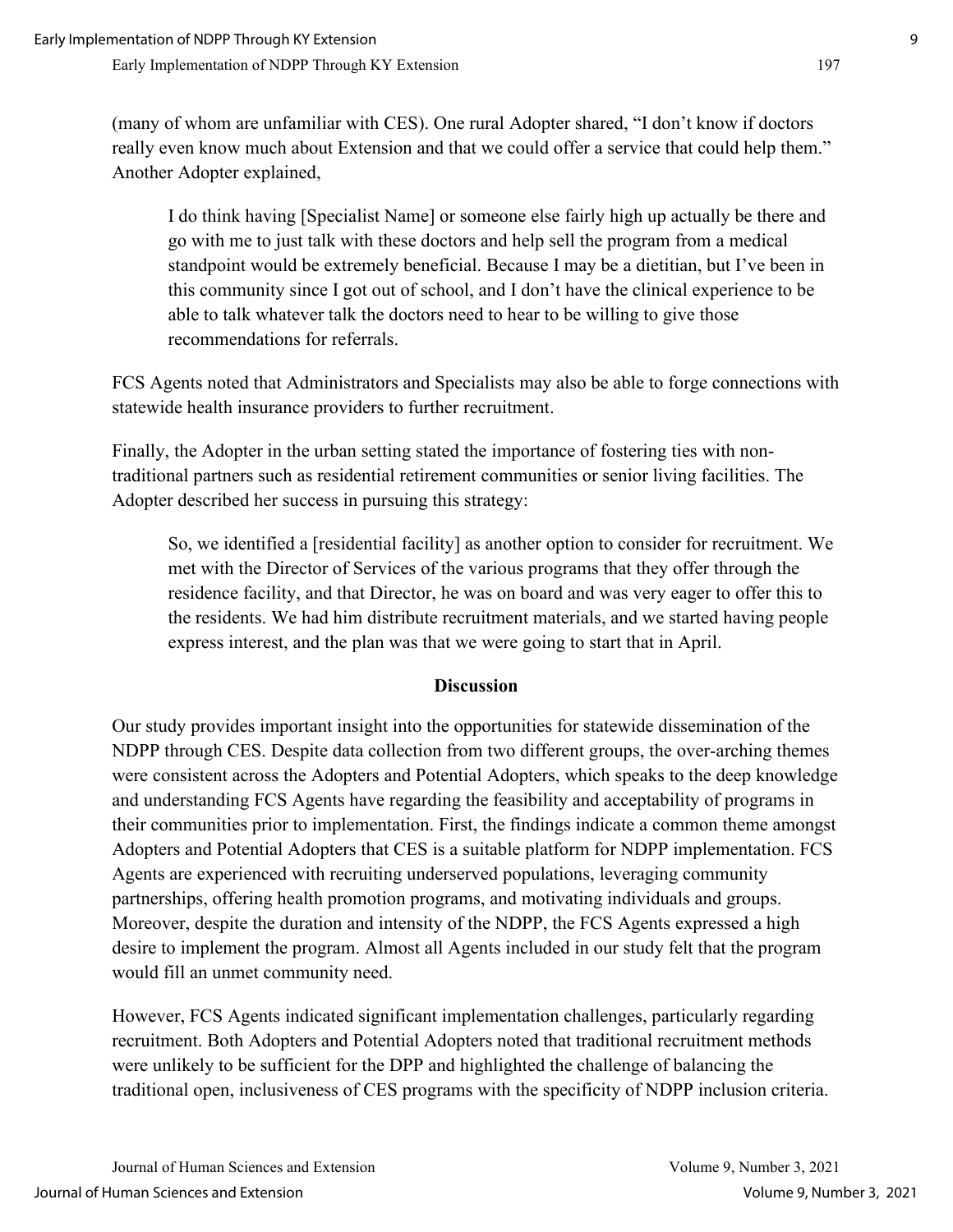Our findings of recruitment challenges are consistent with others; a systematic review of "real world" implementation of DPPs reported that 25 of the 35 studies noted low enrollment (Aziz et al., 2015). Given that the CES structure emphasizes the importance of relationships, one strategy mentioned by an Agent is to allow the eligible participant to enroll in the NDPP with social support, such as a spouse or other family member who does not meet NDPP eligibility criteria. Leveraging social support networks may be a promising strategy, given that previous research indicates social support as predictive of health-promoting behaviors (Rad et al., 2013). Moreover, research indicates that potential DPP participants find the option of enrolling with family members to be appealing (Dasgupta et al., 2013). Indeed, some Adopting FCS Agents allowed couples to participate and only reported data for the individual who met the CDC criteria. This recruitment strategy may also reduce additional barriers commonly experienced by rural residents, such as lack of transportation.

Second, FCS Agents emphasized the need to develop relationships with health care providers and insurance companies who could directly refer participants. Given power differentials and knowledge hierarchies, they noted the potential role of state Specialists in helping to forge these connections. Developing these additional partnerships builds on the long CES history of strong community relations and leverages the credibility and trust that the broader community has with CES and their services, particularly in rural contexts where resources are limited.

Third, in line with this emphasis on community partnerships, FCS Agents described the value of offering the NDPP in settings where large numbers of potentially eligible participants congregate, such as assisted living homes, churches, and retirement centers. Previous research demonstrates the value of providing an immediate screening opportunity and offering the program in a familiar setting, especially in the enrollment of harder-to-reach populations, such as racial/ethnic minorities and rural residents (Sattin et al., 2016; Vincent et al., 2013; Yeary et al., 2011).

To overcome potential "turf wars," especially in the context of complex community dynamics in rural counties, it is critical that FCS Agents conduct a thorough assessment prior to NDPP implementation. Careful communication and coordination with those who have already moved into this space is essential to maintaining community relations that are central to the work of CES.

Lastly, to overcome the concern that some FCS Agents do not have the educational backgrounds in nutrition or dietetics to successfully deliver the NDPP, Agents offered strategies such as developing a community of practice among participating Agents, collaborating with other trusted community experts (such as local diabetes educators), and bringing in Specialists to provide subject matter support. Moreover, FCS Agents noted that scaling up the NDPP may look different than traditional Extension programs. Historically, decisions about which programs are offered at the county level are determined by Agents. However, the best approach with the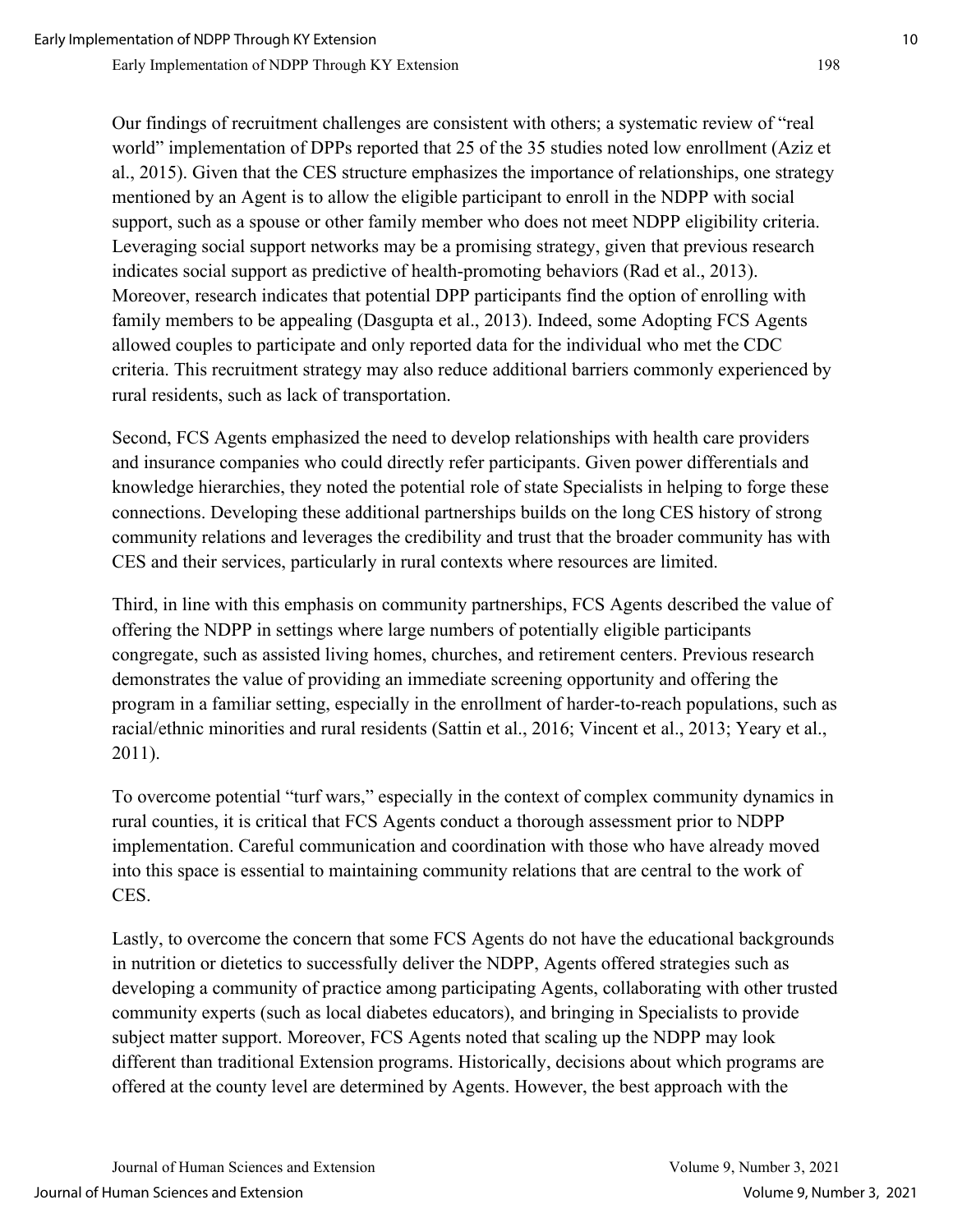NDPP may be a collective decision-making process between individual FCS Agents and supporting Extension professionals at the state level. Prior to deciding to implement, CES must consider county-level factors, such as FCS Agent ability and comfortability, NDPP availability, potential community partners, and need.

#### **Limitations**

Although our study provides important insight regarding NDPP implementation within CES, it is not without limitations. First, the FCS Agents were employed by CES, and thus there may be response bias. To control for this threat, co-authors unaffiliated with FCS conducted the interviews, which may have allowed participants to speak more honestly. Secondly, no Potential Adopters had nutrition backgrounds. Due to the time-sensitive nature of the study, Potential Adopters were selected to represent the statewide FCS Agent population that largely does *not* have a nutrition background to better understand how a scale-out of the program may be received by FCS as a whole. Therefore, our understanding may be limited due to the nature of data collection from our Adopters and Potential Adopters. Third, the COVID-19 pandemic slowed participant recruitment and halted implementation for all but one CES program, thereby limiting project data. Adopters were at varying points of recruitment and implementation; however, the purpose of this study was to examine scaling out the program with a focus on early implementation. Further study is warranted to identify additional barriers and facilitators beyond the initiation and recruitment stages of the program. Lastly, our findings are limited to the FCS Agents' experience in Kentucky; states with differing infrastructure may have different results.

#### **Conclusions**

This study provides important information for CES who are considering NDPP implementation. While CES appears to be an appropriate platform for offering the NDPP, notable barriers must be overcome. A careful assessment of community power dynamics and relations of trust is critical for developing new recruitment methods and support networks for FCS Agents. Given the county-level variability of Agents and community dynamics, FCS Agents and Specialists should work together to identify and establish the requisite resources necessary for successful statewide scaling.

#### **References**

Ariel-Donges, A. H., Gordon, E. L., Dixon, B. N., Eastman, A. J., Bauman, V., Ross, K. M., Perri, M. G. (2020). Rural/urban disparities in access to the National Diabetes Prevention Program. *Translational Behavioral Medicine*, *10*(6), 1554–1558. <https://doi.org/10.1093/tbm/ibz098>

AuYoung, M., Moin, T., Richardson, C. R., & Damschroder, L. J. (2019). The Diabetes Prevention Program for underserved populations: A brief review of strategies in the real world. *Diabetes Spectrum*, *32*(4), 312–317.<https://doi.org/10.2337/ds19-0007>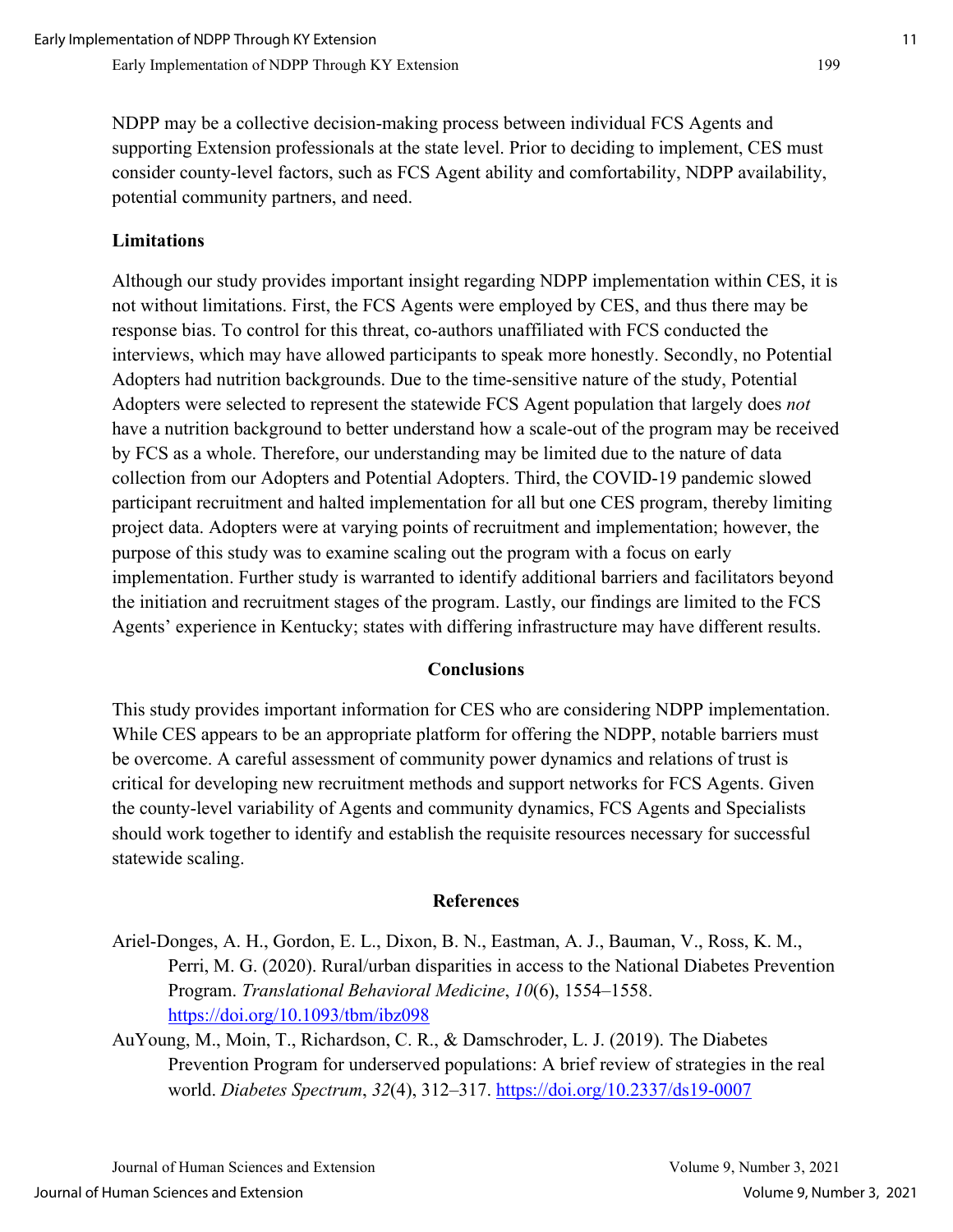- Aziz, Z., Absetz, P., Oldroyd, J., Pronk, N.P., & Oldenburg, B. (2015). A systematic review of real-world diabetes prevention programs: Learnings from the last 15 years*. Implementation Science*, *10*, Article 172.<https://doi.org/10.1186/s13012-015-0354-6>
- Braverman, M. T., & Engle, M. (2009). Theory and rigor in extension program evaluation planning. *Journal of Extension*, *47*(3). <https://archives.joe.org/joe/2009june/a1.php>
- Cannon, M. J., Masalovich, S., Ng, B. P., Soler, R. E., Jabrah, R., Ely, E. K., & Smith, B. D. (2020). Retention among participants in the National Diabetes Prevention Program lifestyle change program, 2012–2017. *Diabetes Care*, *43*(9), 2042–2049. <https://doi.org/10.2337/dc19-2366>
- Carroll, J., Winters, P., Fiscella, K., Williams, G., Bauch, J., Clark, L., Sutton, J., & Bennett, N. (2015). Process evaluation of practice-based diabetes prevention programs: What are the implementation challenges? *The Diabetes Educator*, *41*(3), 271–279. <https://doi.org/10.1177/0145721715572444>
- Centers for Disease Control and Prevention. (2018). *CDC Diabetes Prevention Recognition Program: Standards and operating procedures*. <https://www.cdc.gov/diabetes/prevention/pdf/dprp-standards.pdf>
- Centers for Disease Control and Prevention. (2019). *Type 2 diabetes*. <https://www.cdc.gov/diabetes/basics/type2.html>
- Centers for Disease Control and Prevention. (2020). *National Diabetes Prevention Program: Lifestyle change program details*. [https://www.cdc.gov/diabetes/prevention/lcp](https://www.cdc.gov/diabetes/prevention/lcp-details.html)[details.html](https://www.cdc.gov/diabetes/prevention/lcp-details.html)
- Creswell, J., & Poth, C. (2017). *Qualitative research and inquiry design: Choosing among five approaches* (4<sup>th</sup> ed). Sage.
- Dasgupta, K., Da Costa, D., Pillay, S., De Civita, M., Gougeon, R., Leong, A., Bacon, S., Stotland, S., Chetty, T. V., Garfield, N., Majdan, A., & Meltzer, S. (2013). Strategies to optimize participation in diabetes prevention programs following gestational diabetes: A focus group study*. PLOS ONE, 8*(7), Article e67878. <https://doi.org/10.1371/journal.pone.0067878>
- Economic Research Service. (2020, December 10). *Rural-urban continuum codes*. <https://www.ers.usda.gov/data-products/rural-urban-continuum-codes/>
- Ely, E. K., Gruss, S. M., Luman, E. T., Gregg, E. W., Ali, M. K., Nhim, K., Rolka, D. B., & Albright, A. L. (2017). A national effort to prevent type 2 diabetes: Participant-level evaluation of CDC's National Diabetes Prevention Program. *Diabetes Care, 40*(10), 1331–1341.<https://doi.org/10.2337/dc16-2099>
- eXtension. (2020). *Cooperative Extension National Diabetes Prevention Program interest group*.<https://ce-dpp.extension.org/>
- Glaser, B., & Strauss, A. (1967). *The discovery of grounded theory: Strategies for qualitative research*. Sociology Press.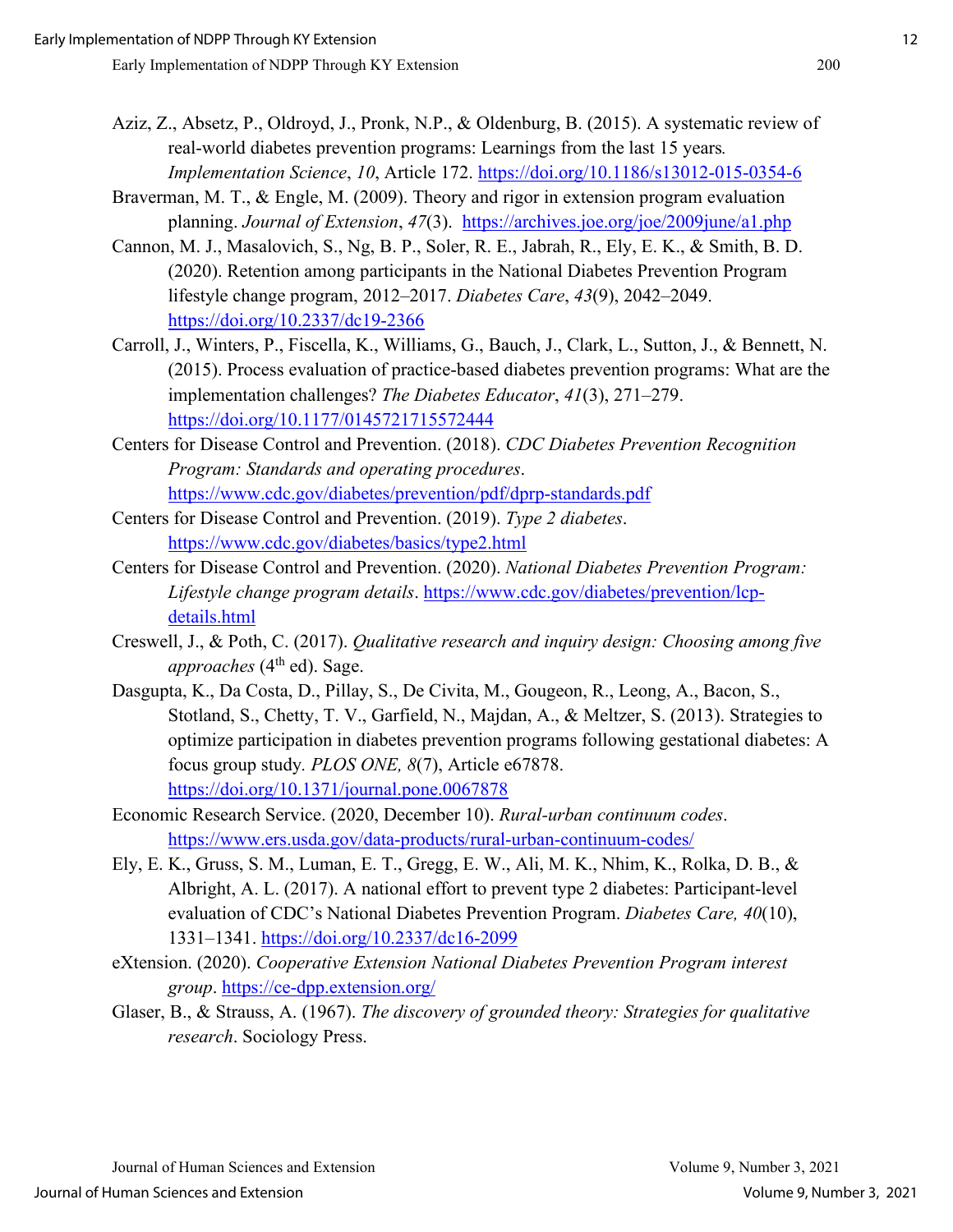- Hughes, R., Jr., Bowers, J. R., Mitchell, E. T., Curtiss, S., & Ebata, A. T. (2012). Developing online family life prevention and education programs. *Family Relations*, *61*(5), 711–727. <https://doi.org/10.1111/j.1741-3729.2012.00737.x>
- Knowler, W. C., Barrett-Connor, E., Fowler, S. E., Hamman, R. F., Lachin, J. M., Walker, E. A., Nathan, D. M., & the Diabetes Prevention Program Research Group. (2002). Reduction in the incidence of type 2 diabetes with lifestyle intervention or metformin. *New England Journal of Medicine, 346*(6), 393–403.<https://doi.org/10.1056/nejmoa012512>
- Lamm, A. J., Israel, G.D., & Diehl, D. (2013). A national perspective on the current evaluation activities in Extension. *Journal of Extension*, 51(1). <https://archives.joe.org/joe/2013february/a1.php>
- Limbani, F., Goudge, J., Joshi, R. Maar, M. A., Miranda, J. J., Oldenburg, B., Parker, G., Pesantes, M. A., Riddell, M. A., Salam, A., Trieu, K., Thrift, A.G., Van Olmen, J., Vedanthan, R., Webster, R., Yeates, K., Webster, J., & the Global Alliance for Chronic Diseases, Process Evaluation Working Group. (2019). Process evaluation in the field: Global learnings from seven implementation research hypertension projects in low- and middle-income countries. *BMC Public Health,* 19(1), Article 953. <https://doi.org/10.1186/s12889-019-7261-8>
- McCann, A., Peterson, J., & Gold, A. (2009). Using planning and evaluation tools to target extension outputs & outcomes: The New England Private Well Symposium example. *Journal of Extension*, *47*(3). <https://archives.joe.org/joe/2009june/tt4.php>
- Nowell, L. S., Norris, J. M., White, D. E., & Moules, N. J. (2017). Thematic analysis: Striving to meet the trustworthiness criteria. *International Journal of Qualitative Methods*, *16*(1), 1– 13.<https://doi.org/10.1177/1609406917733847>
- Patton, M. Q. (2001). *Qualitative research and evaluation methods* (3<sup>rd</sup> ed.). Sage.
- Rad, G. S., Bakht, L. A., Feizi, A., & Mohebi, S. (2013). Importance of social support in diabetes care. *Journal of Education and Health Promotion, 2*, Article 62. <https://doi.org/10.4103/2277-9531.120864>
- Remley, D., Buys, D., Cronk, L., Duffy, V., Garden-Robinson, J., Horowitz, M., McGee, B., Nelson, C., Prevedel, S. M., Reicks, M., & Warren, T. (2018). The role of Cooperative Extension in chronic disease prevention and management: Perspectives from professionals in the field. *Journal of Human Sciences and Extension*, *6*(2), 15–25. <https://www.jhseonline.com/article/view/716/618>
- Rennekamp, R. A., & Arnold, M. E. (2009). What progress, program evaluation? Reflections on a quarter-century of Extension evaluation practice. *Journal of Extension*, 47(3). <https://archives.joe.org/joe/2009june/comm1.php>
- Richards, E. & Woodcox, S. (2020). Process evaluation of an email-based walking program with Extension educators*. Journal of Human Sciences & Extension, 8*(2), 215–222. <https://www.jhseonline.com/article/view/1065>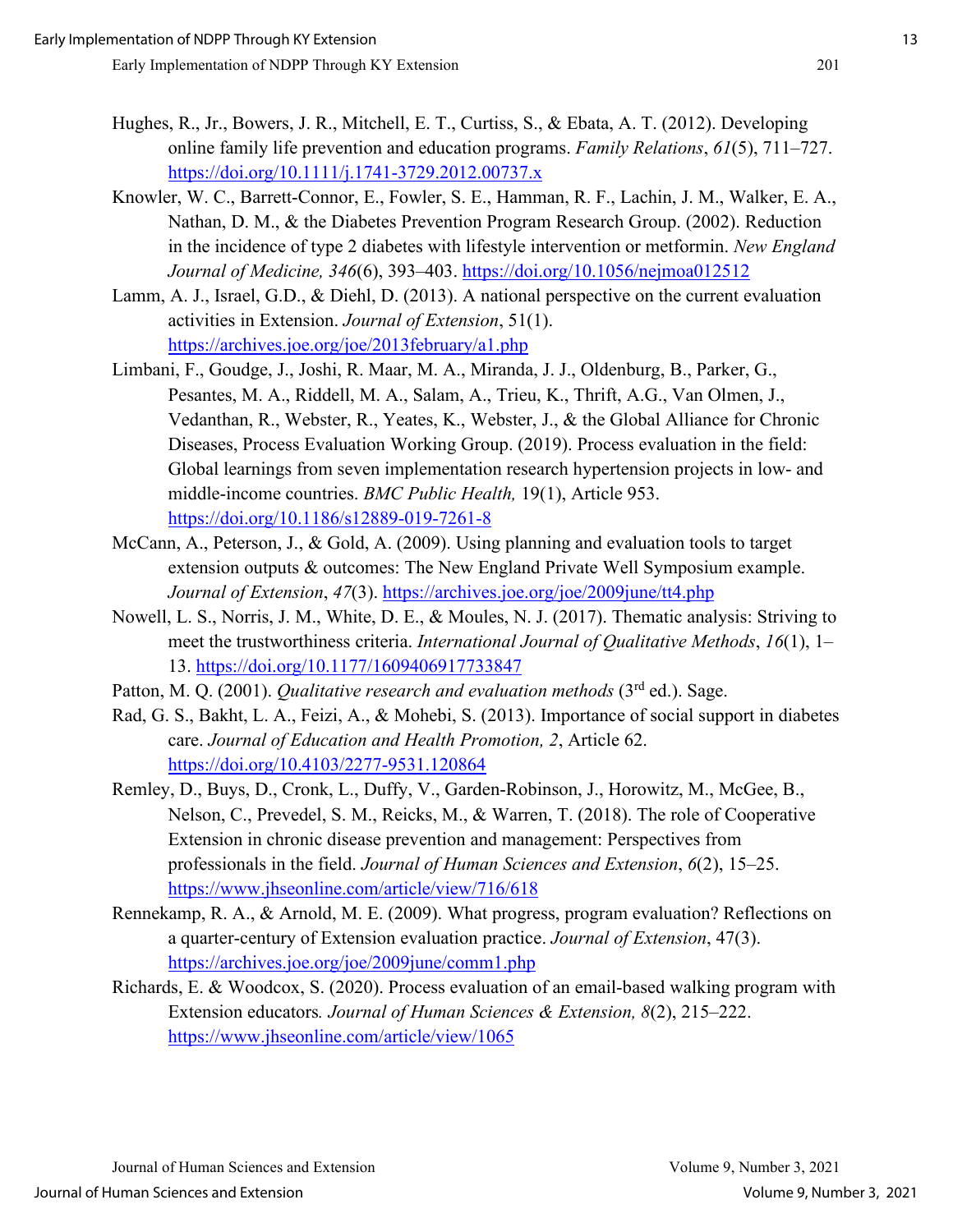- Sattin, R. W., Williams, L. B., Dias, J., Garvin, J. T., Marion, L., Joshua, T. V., Kriska, A., Kramer, M. K., & Narayan, K. M. V. (2016). Community trial of a faith-based lifestyle intervention to prevent diabetes among African-Americans. *Journal of Community Health, 41*(1), 87–96.<https://doi.org/10.1007/s10900-015-0071-8>
- Seevers, B., & Stair, K. (2015). Exploring community partnerships in agriculture and Extension education. *Journal of Extension*, 53(3), Article 15. <https://tigerprints.clemson.edu/joe/vol53/iss3/15/>
- Venkataramani, M., Pollack, C. E., Yeh, H.-C., & Maruthur, N. M. (2019). Prevalence and correlates of diabetes prevention program referral and participation. *American Journal of Preventive Medicine*, *56*(3), 452–457.<https://doi.org/10.1016/j.amepre.2018.10.005>
- Vincent, D., McEwen, M. M., Hepworth, J. T., & Stump, C. S. (2013). Challenges and success of recruiting and retention for a culturally tailored Diabetes Prevention Program for adults of Mexican descent. *Diabetes Educator, 39*(2), 222–230. <https://doi.org/10.1177/0145721713475842>
- Whittemore, R., Rosenberg, A., Gilmore, L., Withey, M., & Breault, A. (2014). Implementation of a diabetes prevention program in public housing communities. *Public Health Nursing, 31*(4), 317–326.<https://doi.org/10.1111/phn.12093>
- Wilson, M. G., DeJoy, D. M., Vandenberg, R., Padilla, H., & Davis, M. (2016). FUEL Your Life: A translation of the Diabetes Prevention Program to worksites. *American Journal of Health Promotion, 30*(3), 188–197.<https://doi.org/10.4278/ajhp.130411-quan-169>
- Yeary, K. H. K., Cornell, C. E., Moore, P., Bursac, Z., Prewitt, T. E., West, D. S., & Turner, J. (2011). Feasibility of an evidence-based weight loss intervention for a faith-based, rural, African American population. *Preventing Chronic Disease,* 8(6), A146. <https://www.ncbi.nlm.nih.gov/pmc/articles/PMC3221585/>

*Nicole Breazeale,* PhD, is an Associate Extension Professor of Community and Leadership Development at the University of Kentucky. Dr. Breazeale's Extension work focuses on strengthening food systems, enhancing community engagement, and utilizing story-based methods to transform organizations and communities.

*Heather Norman-Burgdolf,* PhD, is an Assistant Professor and Extension Specialist for Nutrition and Health at the University of Kentucky. Dr. Norman's research and Extension programming utilize policy, system, and environmental strategies to increase access to nutritious foods and enhance local food environments in rural communities.

*Katherine Counts* is an MS candidate in Community and Leadership Development at the University of Kentucky. Katherine's research interests include healthcare leadership perspectives on diversity, promoting resilience in rural communities, and community engagement strategies during COVID-19.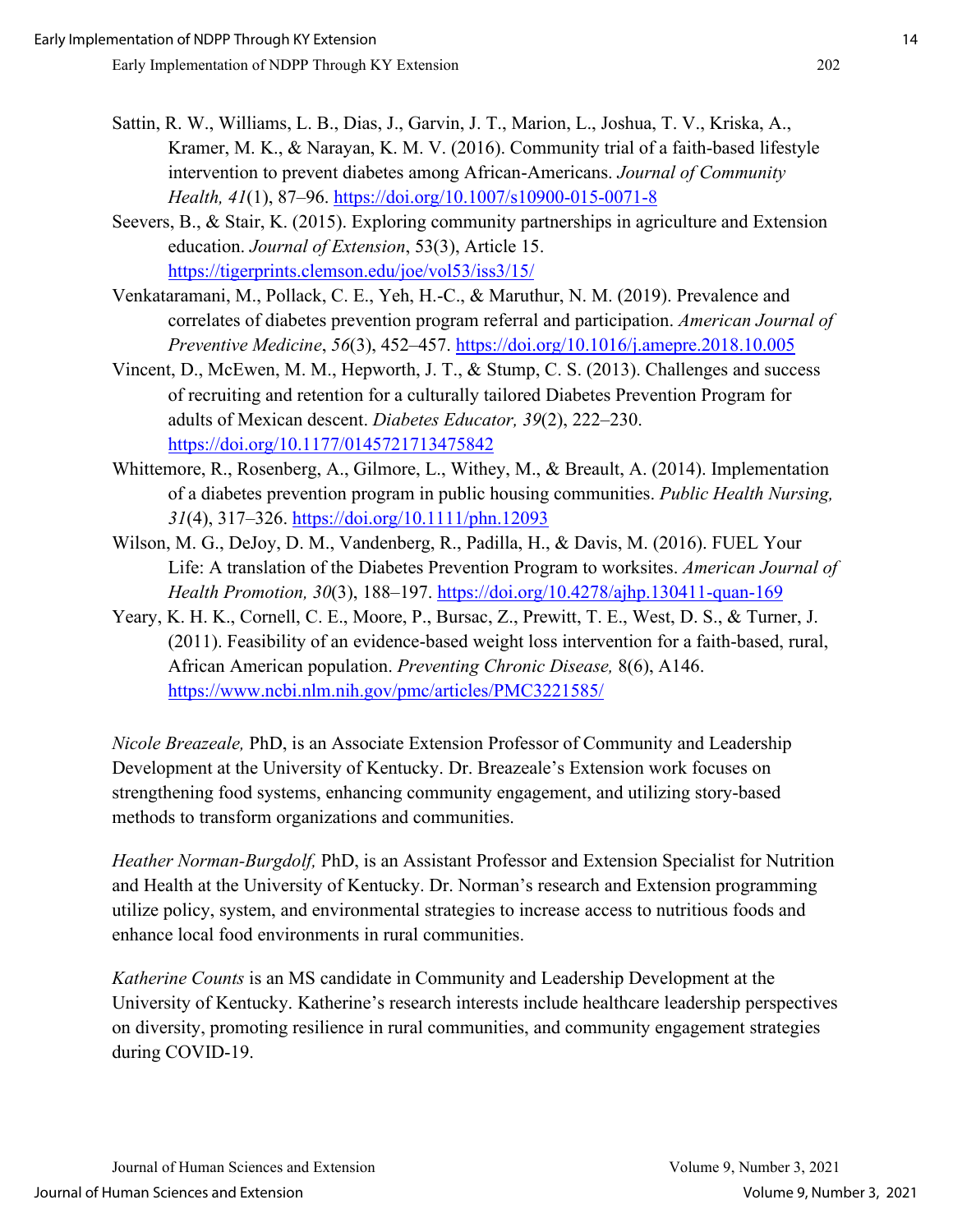*Lovoria B. Williams,* PhD, APRN-BC, FAAN, is an Associate Professor in the College of Nursing. She conducts community-based participatory research to reduce diabetes, cancer, and cardiovascular disease inequities among racial/ethnic minority and medically underserved populations.

### **Acknowledgments**

We gratefully acknowledge the contributions of Laura Hieronymus, Sheri Setser-Legg, and others at the University of Kentucky Barnstable Brown Diabetes Center and Jennifer Hunter with the University of Kentucky Cooperative Extension Service for their ongoing support of this project. We are appreciative of the time and information shared by our study participants.

We would also like to thank James Keck for editing the manuscript. This study was supported by a grant from the United Healthcare Community Grants Program. The content is solely the responsibility of the authors.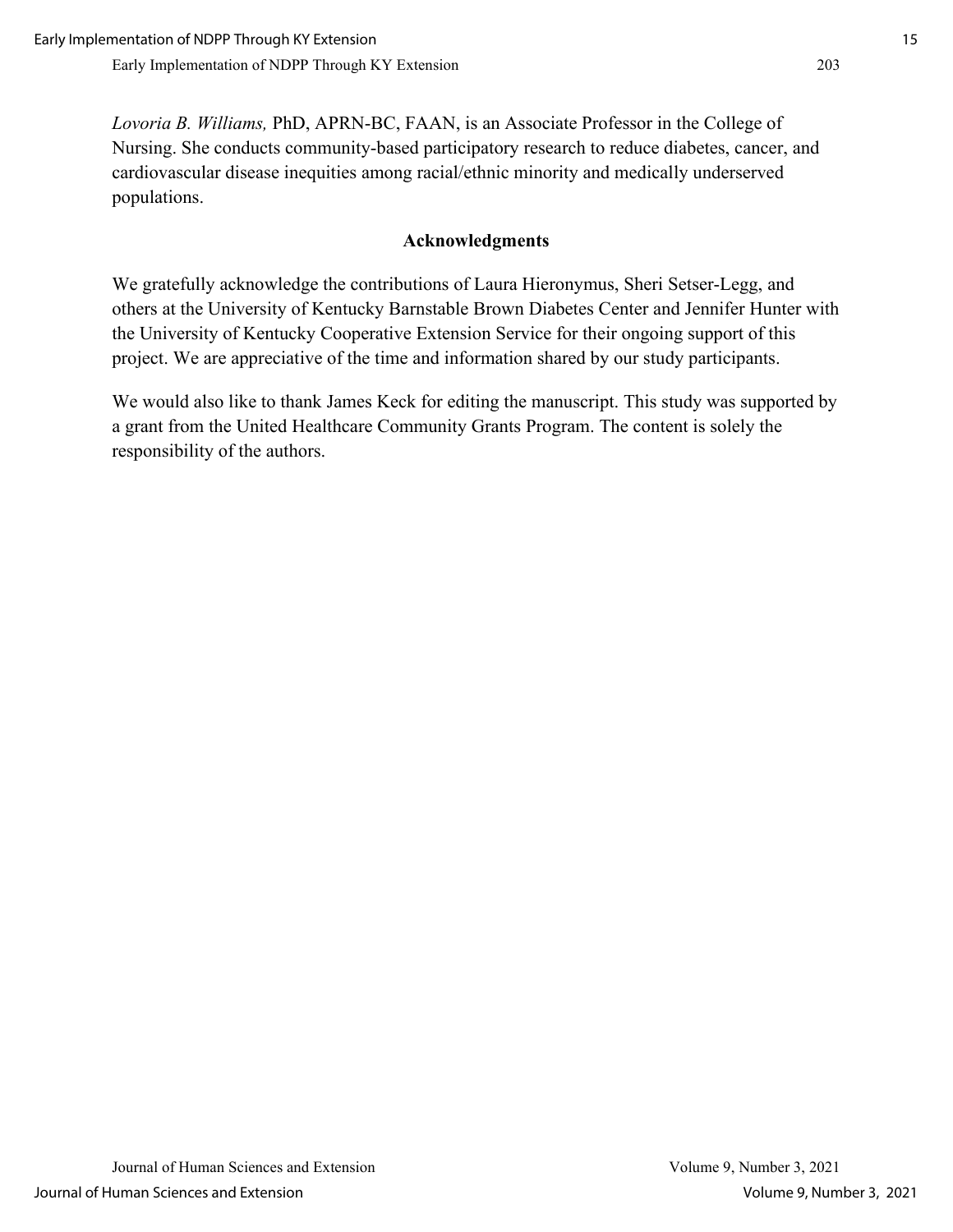## **Appendix**

### **Interview Protocol**

Thanks so much for agreeing to participate in this study! We are interested in your honest feedback and thoughts. There are no right or wrong answers.

Just as an extra precaution, we ask that you please avoid disclosing identifiable information or specifically naming others during the interviews. It would be helpful if you only refer to titles or general information (e.g., supervisor). This further protects your confidentiality.

## **For Adopters**

- 1. Can you tell me a little about yourself? How long have you been working in Extension, and what is your area of education & expertise?
- 2. Now I want to learn more about the DPP program in particular. Could you tell me the story about how you first got involved with this program?
	- a. How did you hear about the program?
	- b. Why did you decide to become a DPP lifestyle coach?
	- c. What was the process of getting the training like for you?
	- d. What were your early expectations & thoughts about what this would be like? Concerns? Worries? Anticipation? Excitement? Be as specific as possible.
- 3. Now, I'd like to learn more about the recruitment process. What were the first steps that you took in trying to recruit participants? What happened?
	- a. What worked well?
	- b. Where did you run into trouble? How did you try to overcome those obstacles?
	- c. Did you work with any partners in trying to recruit participants? If so, who were they, and how did that work out for you?
- 4. What happened once you started to implement the program?
	- a. Was it hard to retain participants? What did you do to keep people coming back? What worked and what did not? How might you do things differently next time?
	- b. What other challenges did you face? How, if at all, have you tried to overcome these challenges?
- 5. How can Extension Specialists at UK support you in implementing this program?
	- a. What have they already provided that has been helpful? Can you give an example?
	- b. Where do you wish you had more resources or support? Please be specific.
- 6. Overall, how do you feel about the DPP program being implemented through Extension Agents?